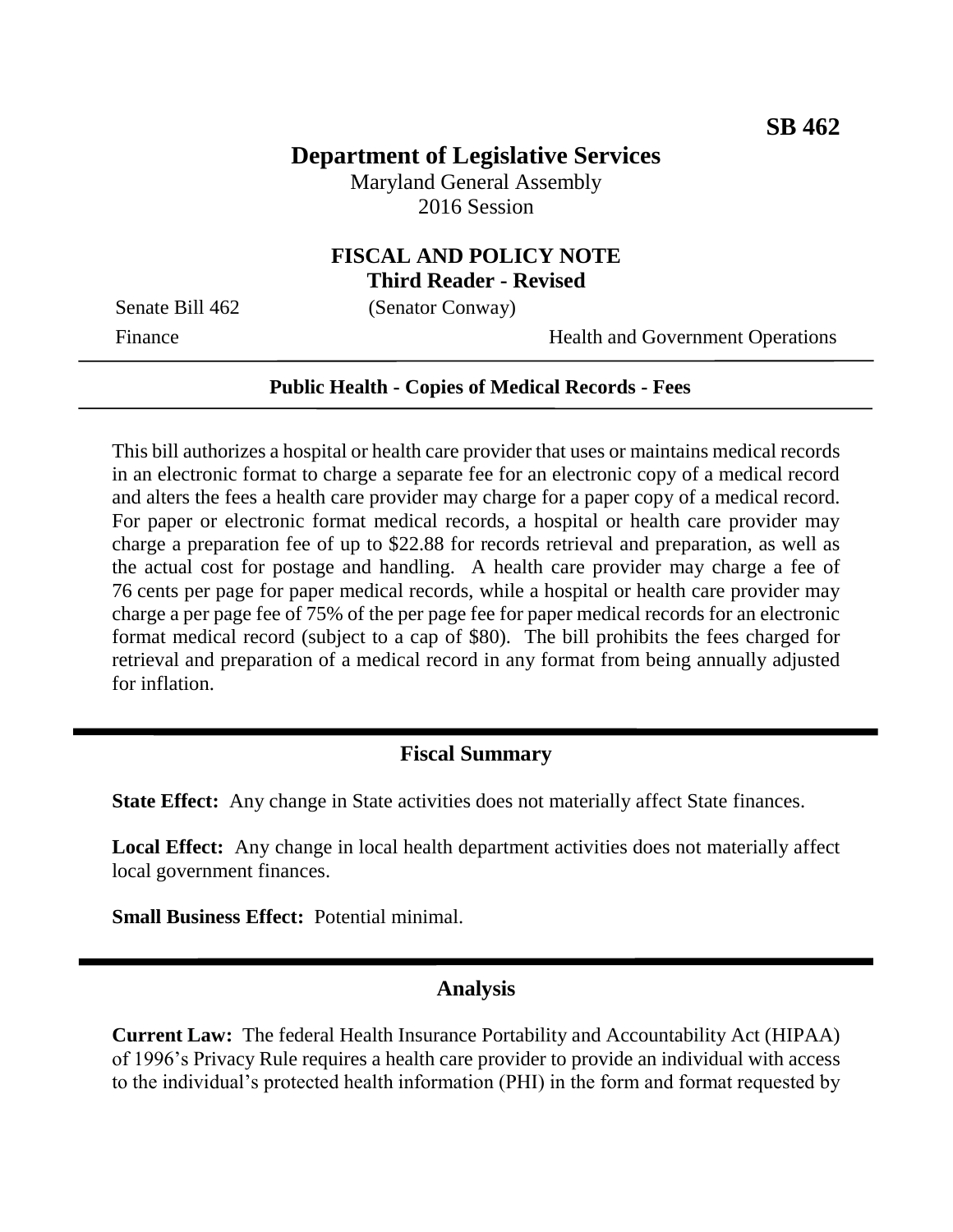the individual, if it is readily producible in such form and format or, if not, in a readable hard copy form or such other form and format as agreed to by the health care provider and the individual. The health care provider may impose a reasonable, cost-based fee, as long as the fee includes only the cost of (1) labor for copying the PHI requested by the individual, whether in paper or electronic form; (2) supplies for creating the paper copy or electronic media if the individual requests that the electronic copy be provided on portable media; and (3) postage, when the individual has requested that the copy, or the summary or explanation, be mailed.

Under § 4-304 of the Health-General Article, a health care provider must comply within a reasonable time after a "person in interest" requests, in writing, to receive a copy of a "medical record." A medical record is defined as any oral, written, or other transmission, in any form or medium of information that is entered in the record of a patient or recipient and relates to the health care of the patient or recipient. A person in interest includes an attorney appointed in writing by a patient. A health care provider may charge a fee for a copy of a medical record. The fee for copying and mailing may not exceed 50 cents per page. A health care provider may also charge a preparation fee of up to \$15, plus the actual cost for postage and handling. These fees represent the maximum base fees for 1994 and may be adjusted annually, beginning July 1, 1995, for inflation in accordance with the Consumer Price Index; thus, providers may charge higher fees due to inflation.

**Background:** The Maryland Board of Physicians and the Maryland Board of Podiatric Medical Examiners post the current fees on their respective websites, advising that, as of January 1, 2014, a health care provider may charge a preparation fee of \$22.88, plus a fee of no more than 76 cents per page copied, plus the actual cost of shipping and handling. The boards advise that federal HIPAA regulations prohibit a preparation fee for medical records provided directly to a patient.

Some states, including Illinois, Louisiana, Maine, Missouri, New Mexico, North Dakota, Texas, and Virginia, establish a separate fee structure for medical records provided in electronic form.

According to the Maryland Health Care Commission (MHCC) and the Maryland Hospital Association (MHA), although the HIPAA Privacy Rule requires health care providers to make medical records available to patients in the format requested by the patient, the technology for doing so is not yet readily available. MHCC staff advises that the necessary technology is still some years away. MHA staff advises that hospitals are at different stages of electronic health record implementation. Some hospitals may not be capable of sending health records in a form that complies with the HIPAA security standard.